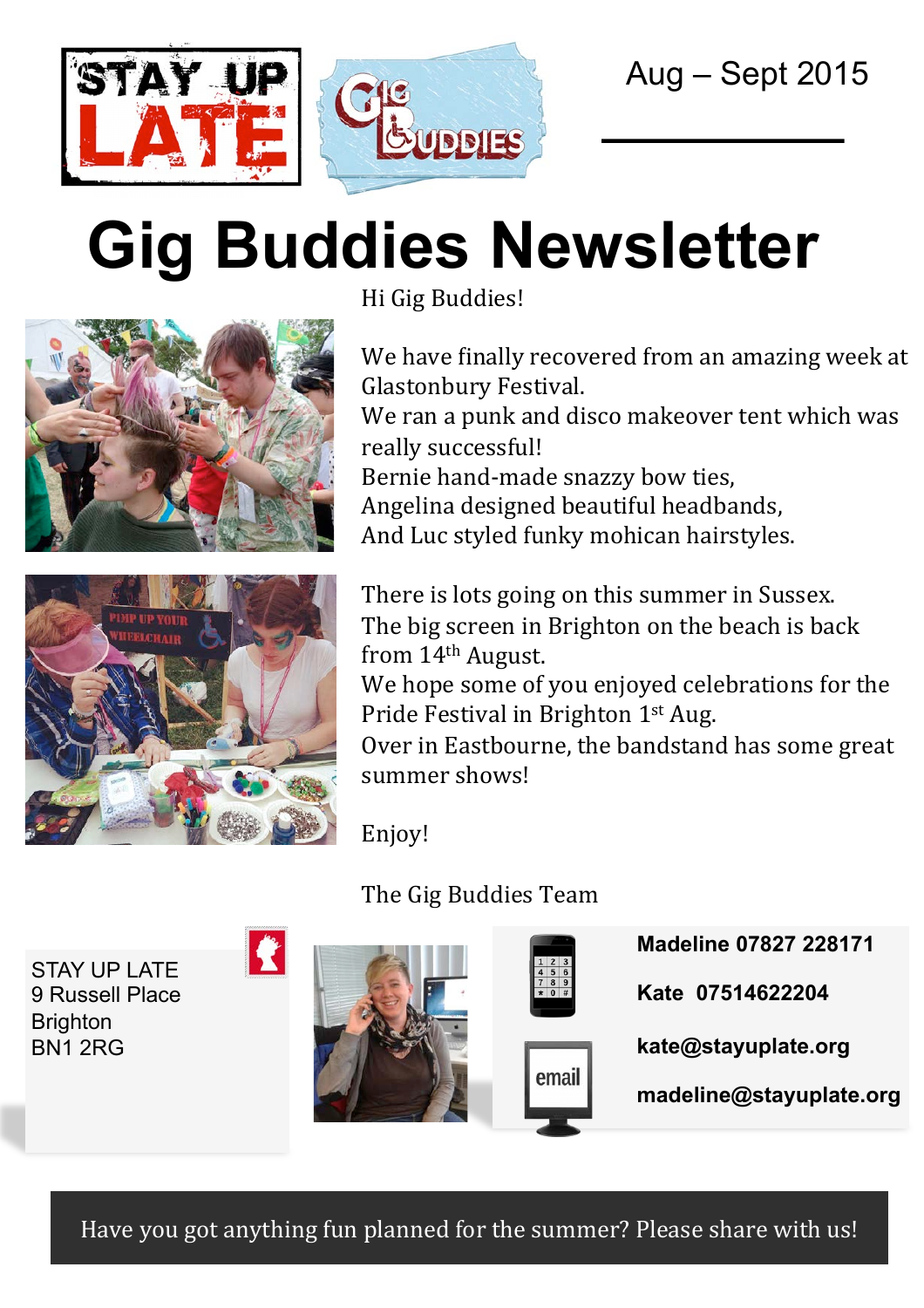## **Gigs of the Month**

All events listed are fully accessible



The events listed below are only suggestions for you and **your gig buddy, if you are both free.** 

#### **BEATLES TRIBUTE SHOW**



|  | August |  |  |
|--|--------|--|--|
|  |        |  |  |
|  |        |  |  |
|  |        |  |  |
|  |        |  |  |
|  |        |  |  |

#### **AUGUST – EASTBOURNE – SOCIAL What kind of event is it?**

A tribute BEATLES act The FAB 4 doing all their greatest hits.

#### **When?**

SATURDAY 22nd AUGUST meeting at 7pm at the Bandstand.

The concert starts at 8pm.

#### **Where?**

The Bandstand, Grand Parade Eastbourne, BN21 3AD

#### **How much?**

Tickets are £7.75 and there are free carer tickets. You can book your tickets by calling  $01323$  410611, or you can call us and we can book tickets for you – we will ask you to pay us back on the night so please be sure you are coming before we book you a ticket.

#### **AUGUST- BRIGHTON SOCIAL What kind of event is it?**

A film screening of 'Heavy Load', which is a documentary about Paul's band, with popcorn and drinks!

#### When?

TUESDAY THE 18<sup>th</sup> AUGUST. We will meet at  $7.30$ . The film will start at  $8$ pm and finish at 9.30pm. Optional drinks after.

#### **Where?**

At the Cowley Club, on London Road in Brighton. 

#### **How much?**

It costs £2, or free if you are a volunteer, and popcorn is provided.

#### Tickets?

You can just pay on the door!

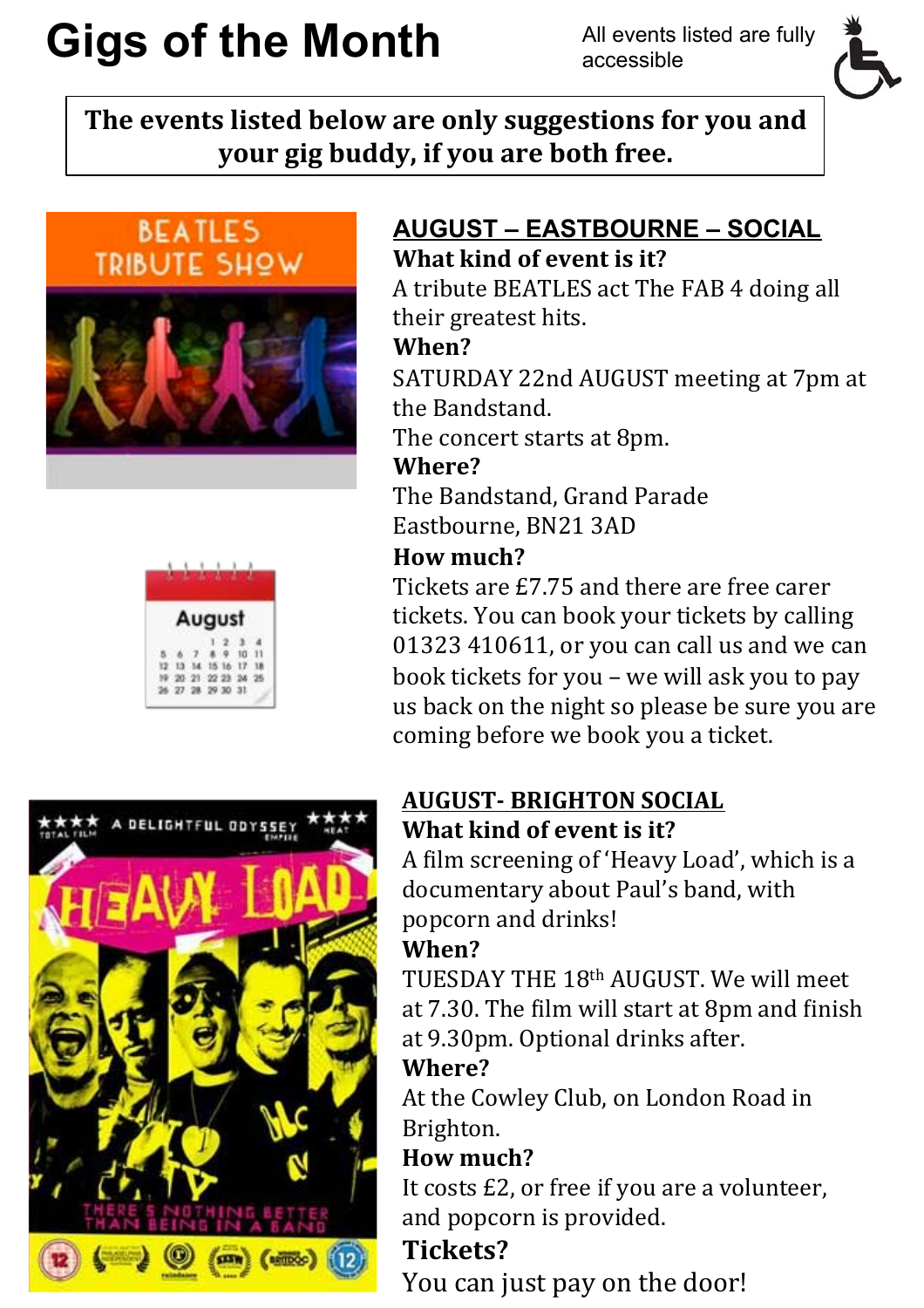









#### **AUGUST - BRIGHTON - SOCIAL What kind of event is it?**

Watching Pride at the big screen on the beach. Pride is a film based on a true story about gay rights activists uniting with the striking coal miners in the 1980s. You can buy food there too.

#### When? Friday  $14<sup>th</sup>$  August, meeting at 7:30pm. The film finishes at  $11$ pm.

**Where?**  Madeira Drive, Brighton

#### **How much?**

Tickets cost  $£7$  for seats,  $£3$  for the pebbles and there are free carer tickets.

#### **Tickets:**

Please call Madeline on: 07827 228171 if you would like to come. Please let us know A.S.A.P as we need to book tickets. 

#### **AUGUST - WORTHING - SOCIAL What kind of event is it?**

One of our gig buddy participants Stephen Oakley is entering 'The Birdman competition' - jumping off the pier with his support worker dressed as the Tin man and the Scarecrow raising money for Worthing Mencap! 

**When?** Sunday 16<sup>th</sup> August at 12:30-2:45pm (He is number 22)

**Where?** Worthing Pier

**How much?** FREE we think!

**Tickets?** There is an accessible viewing platform. Call Kate to book your space 07514 622 204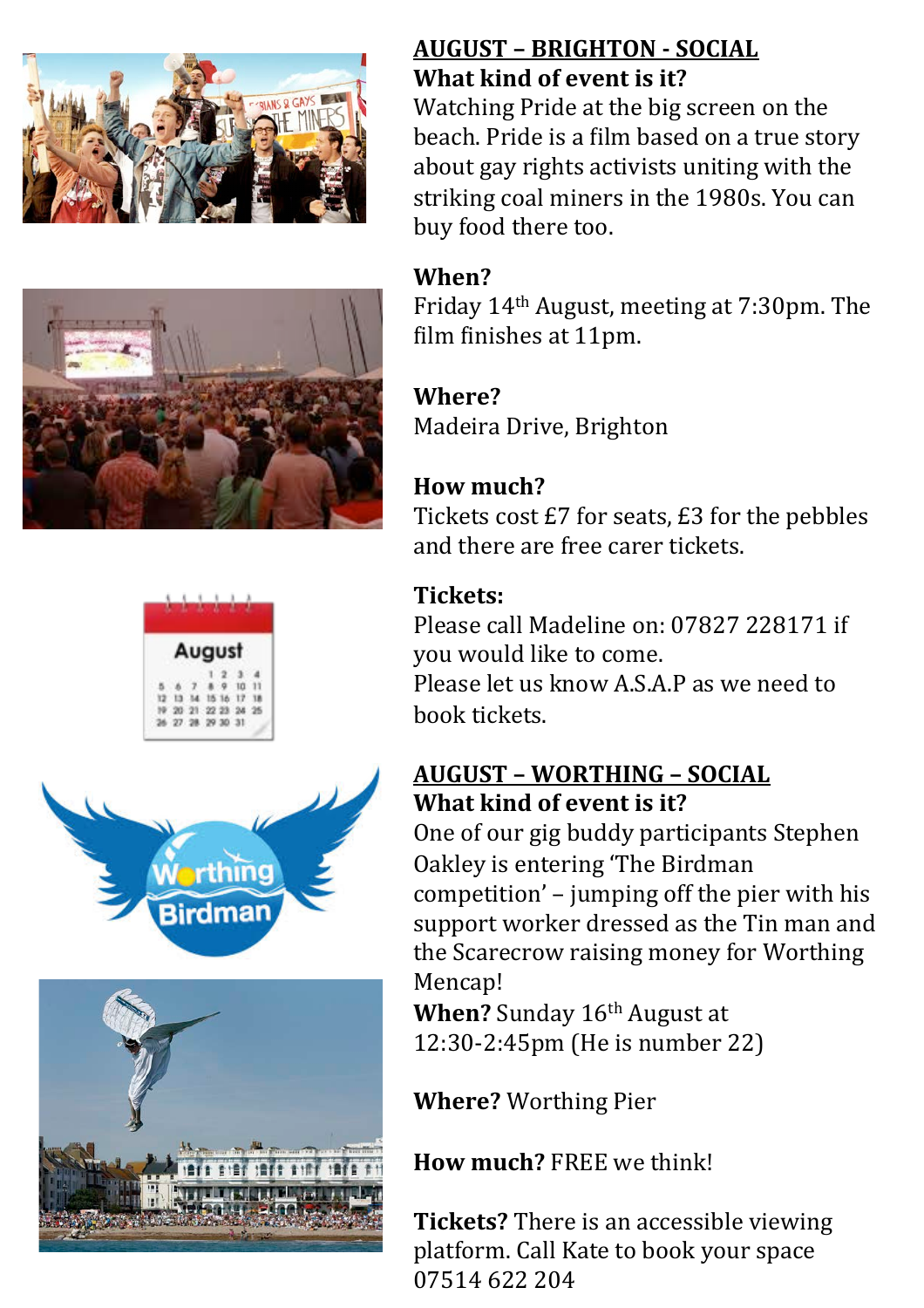## **REVIEW: HASTINGS BEER AND MUSIC FESTIVAL by Daniel and Angela**



**DID YOU ENJOY THE MUSIC? Daniel:** yes. **Angela:** Yes, I liked all of it!

#### **WHAT WAS THE BEST PART?**

**Daniel:** Mr Cow on the Rodeo and getting flung into the air. Also getting free food and drink and then taking Indian home! **Angela:** I haven't got one thing in particular, just everything!

#### **WOULD YOU GO AGAIN?**

**Daniel** yes it was fun. **Angela:** Yes!

### **REVIEW: LADYBOYS OF BANGKOK by Samantha, Bernie and Ellen**

#### **WHAT WAS THE SHOW ABOUT?**

**Samantha:** Men dressed up like women- they're really talented. They looked just like women!

**Bernie:** They were dancing on stage!

**Ellen:** They did different songs and musicals- they did one from frozen!

#### **WHAT WAS THE BEST PART?**

**Samantha:** It was all on stage. I wanted to get up there with them! And their costumes were all sparkly and glitzy.

**Bernie:** All of it!

**Ellen:** Their costumes and the way they came into the crowd and interacted with the audience.

#### **WOULD YOU SEE IT AGAIN?**

**Samantha**: I would, I'd recommend it. **Bernie:** Yes!

**Ellen:** Yes, I'd go and see it again as they do different shows each year.

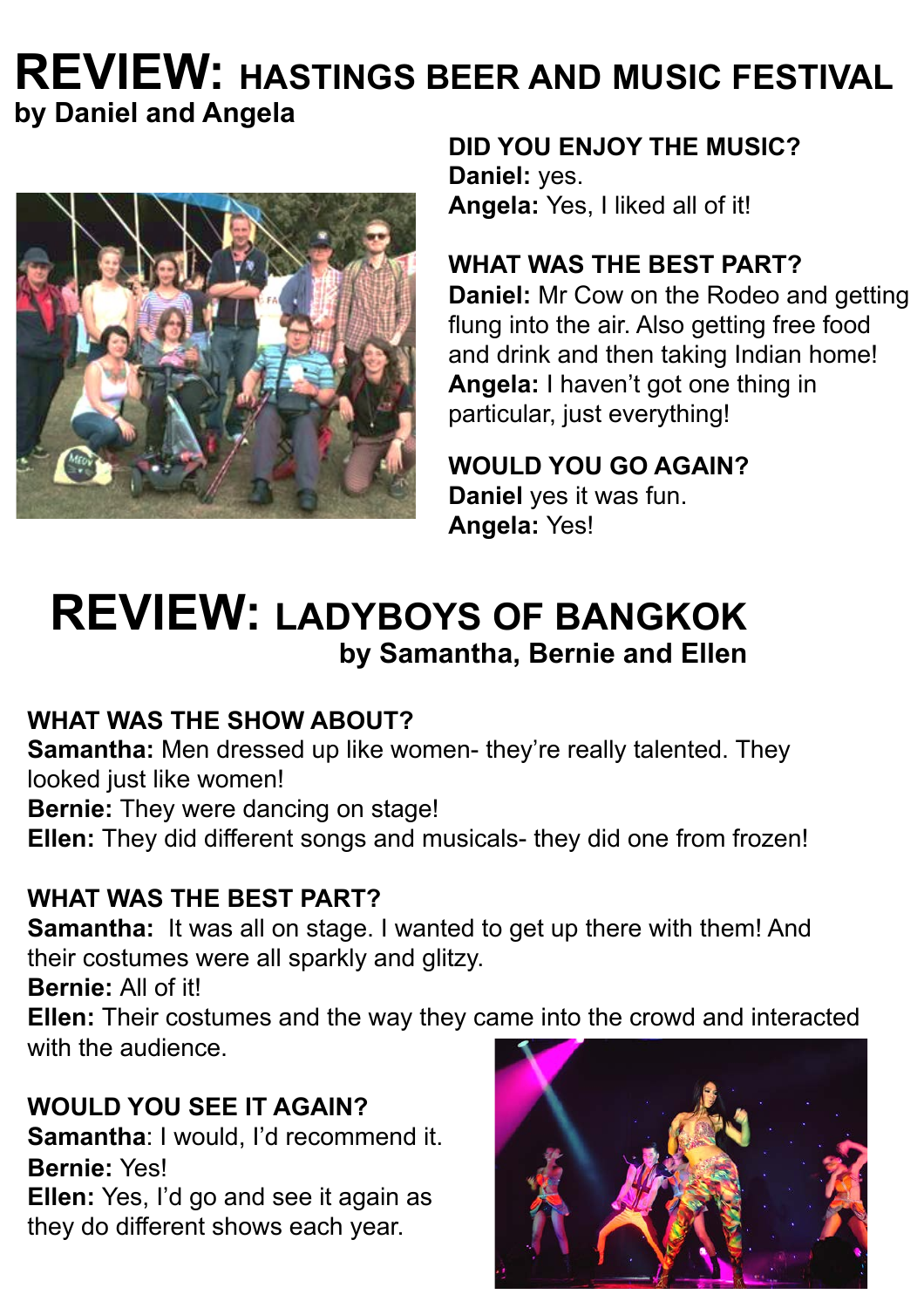## **GLASTONBURY 2015 by Chris Rider**

I went to Glastonbury this year with Gig Buddies and Stay Up Late.

some of the others to the park stage and climbed up a massive hill to take a  $\frac{1}{\sqrt{2}}$ picture of the whole festival site and got On the Thursday I went for a walk with a photo taken with a guy who had the same cone hat as me which was pretty cool. Then we walked back to the Stay Up Late tent where the other guys were working and stayed for some dinner before scaring people with my scary mask. I stayed up until 4 in the morning with the guys.



Friday arrived and I was rushing as I had forgotten that I was stewarding that day after a late night. In the morning the weather was quite calm, I was working at the Park Stage viewing platform until 5.00pm with Kiera my PA for the week. I got to see some great music and I saw Pussy Riot. Sometimes it does get busy but today was pretty quiet, but it did rain heavily.

From the whole week at Glastonbury I really enjoyed seeing Florence and the Machine. Kanye West's set was totally rubbish but I did get to see a celebrity with David called Rio Ferdinand, a famous footballer, which was really awesome.

I really enjoyed myself and everyone that came made it one of the best Glastonbury trips ever and if I could go again, I would go next year!